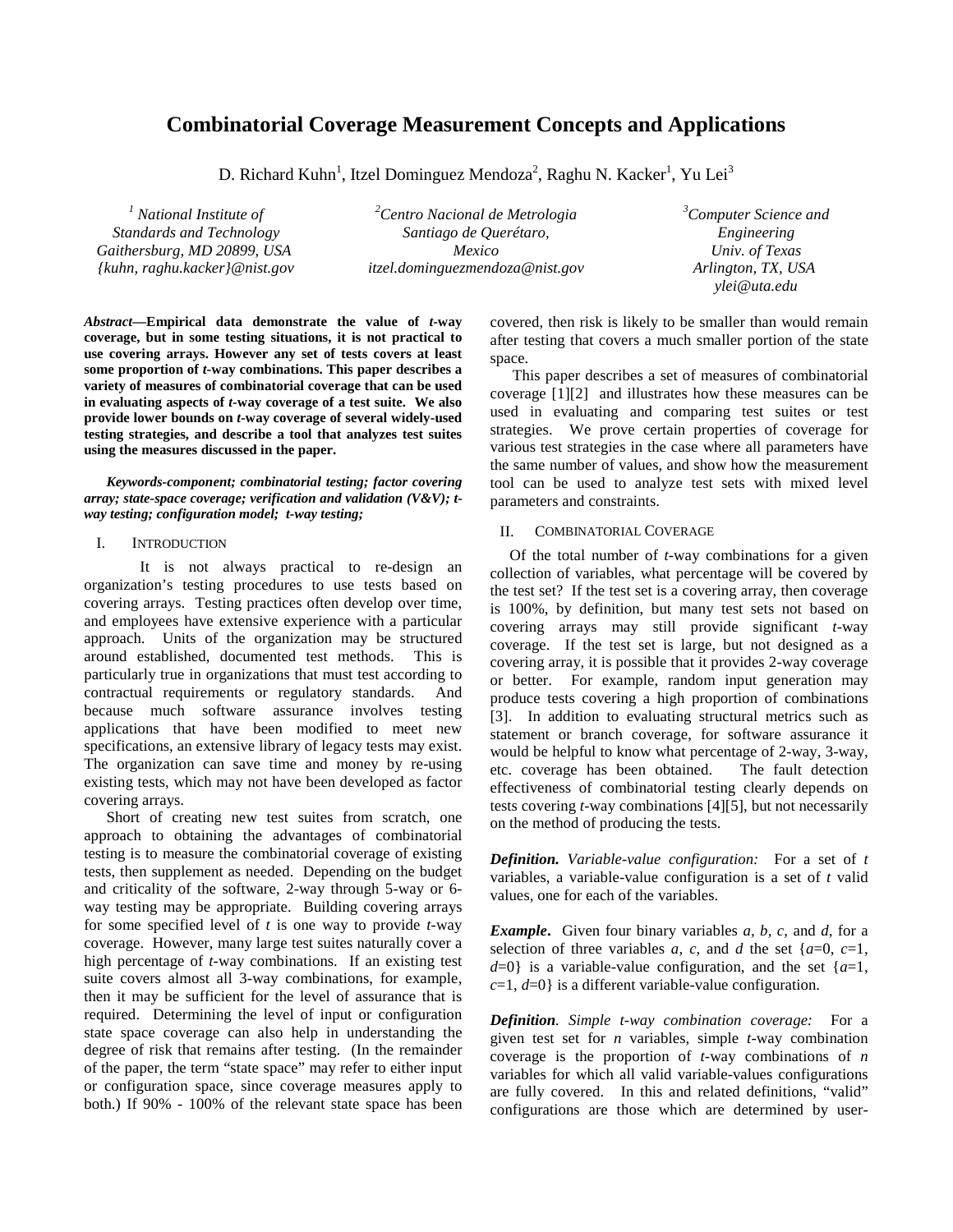defined constraints to be relevant to the test problem, i.e., those that are not excluded by constraints. Not considered in this paper are mixed-strength arrays, where some subsets of variables may be covered to different strengths than others.

 *Example***.** Table I shows an example with four binary variables, *a*, *b*, *c*, and *d*, where each row represents a test. Of the six possible 2-way variable combinations, *ab, ac, ad, bc, bd, cd*, only *bd* and *cd* have all four binary values covered, so simple 2-way coverage for the four tests in Table 1 is  $1/3 = 33.3\%$ . There are four 3-way variable  combinations, *abc, abd, acd, bcd*, each with eight possible configurations: 000, 001, 010, 011, 100, 101, 110, 111. Of the four combinations, none has all eight configurations covered, so simple 3-way coverage for this test set is 0%. As shown later, test sets may provide strong coverage for some measures even if simple combinatorial coverage is very low.

| TABLE L | TEST ARRAY WITH FOUR BINARY COMPONENTS |  |
|---------|----------------------------------------|--|
|---------|----------------------------------------|--|

| a | r |  |
|---|---|--|
|   |   |  |
|   |   |  |
|   |   |  |
|   |   |  |

 A test set that provides 100% simple combinatorial coverage for *t*-way combinations will also provide some degree of coverage for (*t*+1)-way combinations, (*t*+2)-way combinations, etc. For some applications, it may be useful to break out the coverage for *t*+*k*, for a particular level of *k*.

*Definition.*  $(t + k)$ -way simple combination coverage: For a given test set that provides 100% simple t-way coverage for *n* variables, (*t*+*k*)-way simple combination coverage is the proportion of valid (*t*+*k*)-way combinations of *n* variables for which all variable-value configurations are fully covered.

 combinations of variables for which *all* configurations of *t*  variables are fully covered. But when *t* variables with *v*  values each are considered, each  $t$ -tuple has  $v^t$  possible variable-value configurations. For example, in pairwise (2 way) coverage of binary variables, every 2-way combination has four configurations: 00, 01, 10, 11. We can define some measures with respect to such variablevalue configurations. significant for fault detection than simple coverage. Simple *t*-way coverage measures the proportion of These measures may be more

 *Definition***. Total variable-value configuration coverage:**   *For a given combination of t variables, total variable-value configuration coverage is the proportion of variable-value configurations that are covered by at least one test case in a test set. This measure may also be referred to as total t-way coverage.* 

For total  $(t+k)$ -way coverage where  $k = 1$ , Chen and Zhang [6] have proposed the *tuple density* metric. A special metric for (*t*+1)-way coverage is useful because (1) the coverage of higher strength tuples for  $t' > t+1$  is much lower (because the number of *t*-way combinations to be covered grows exponentially with *t*), (2) the coverage at *t*+1 provides some information for coverage at  $t' > t+1$  because  $(t+1)$ -way tuples are subsumed by higher strength tuples, and (3) the number of additional faults triggered by *t*-way combinations drops rapidly with  $t > 2$  [4].

 *Definition.* Tuple Density: Sum of *t* and the fraction of the covered (*t*+1)-tuples out of all possible (*t*+1)-tuples [6].

A related measure is (*p*,*t*)-completeness:

 *Definition***. (***p, t***)-completeness:** *For a given set of n variables,* (*p, t*)*-completeness is the proportion of valid combinations that have configuration coverage of at least p*  [7].

**TABLE II** COVERAGE OF TEST SET IN TABLE I.

| Vars | Configurations covered | Config coverage |
|------|------------------------|-----------------|
| a b  | 00, 01, 10             | .75             |
| a c  | 00, 01, 10             | .75             |
| a d  | 00, 01, 11             | .75             |
| b c  | 00, 11                 | .50             |
| b d  | 00, 01, 10, 11         | 1.0             |
| c d  | 00, 01, 10, 11         | 1.0             |

| simple 2-way coverage = $2/6$                 | $= 0.333$ |
|-----------------------------------------------|-----------|
| <i>total</i> 2- <i>way coverage</i> = $19/24$ | $= 0.791$ |
| $(.50, 2)$ -completeness = 6/6                | $= 1.0$   |
| $(.75, 2)$ -completeness = 5/6                | $= 0.833$ |
| $(1.0, 2)$ -completeness = 2/6                | $= 0.333$ |

*Example*. For Table 1 above, there are  $C(4, 2) = 6$  possible variable combinations and C(4, 2)  $\times$  2<sup>2</sup> = 24 possible variable-value configurations, where  $C(n,t)$  is the number of combinations of *n* things taken *t* at a time, or "*n* choose *t*". Of these, 19 variable-value configurations are covered and the only ones missing are *ab*=11, *ac*=11, *ad*=10, *bc*=01, *bc*=10. But only two, *bd* and *cd*, are covered with all 4 value pairs. So for the basic definition of simple *t*-way coverage, we have only 33% (2/6) coverage, but 79% (19/24) for the total variable-value configuration coverage metric. For a better understanding of this test set, we can compute the configuration coverage for each of the six variable combinations, as shown in Table 1. So for this test set, one of the combinations (*bc*) is covered at the 50% level, three (*ab*, *ac*, *ad*) are covered at the 75% level, and two (*bd*, *cd*) are covered at the 100% level. And, as noted above, for the whole set of tests, 79% of variable-value configurations are covered. All 2-way combinations have at least 50% configuration coverage, so (.50, 2)-completeness for this set of tests is 100%.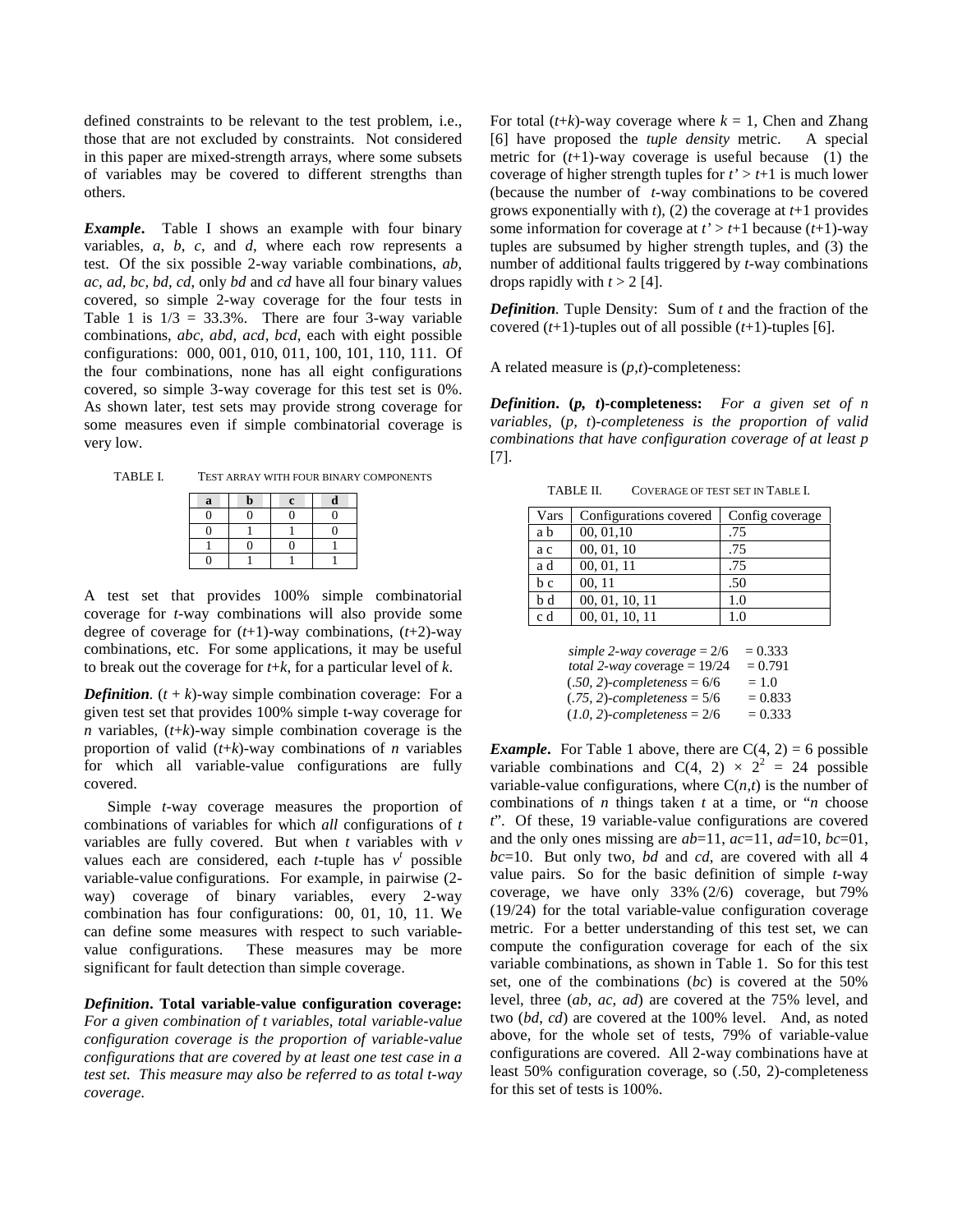same number of values, this is not essential for the measurement, and the same approach can be used to compute coverage for test sets in which parameters have differing numbers of values. Although the example in Table 1 uses variables with the

 coverage data for the tests in Table 1. Coverage is given as the Y axis (ordinate), with the percentage of combinations reaching a particular coverage level as the X axis (abscissa). Note from Fig. 1 that all of the six 2-way combinations are covered to at least the .50 level, 83% are covered to the .75 level or higher, and a third have 100% of value configurations covered. Thus the rightmost horizontal line on the graph corresponds to the smallest coverage value from the test set, in this case 50%. The graph in Figure 1 shows a graphical display of the



Figure 1. Graph of coverage from test data

 combinations with 100% variable-value coverage, and Μ indicates the minimum proportion of coverage for all *t*-way variable combinations. In this case 33% (Φ) of the variable combinations have full variable-value coverage, and all variable combinations are covered to at least the 50% level  $(M)$ . Since all variable combinations are covered to at least the level of Μ, we will refer to Μ as the "*t-way minimum coverage*", keeping in mind that "coverage" refers to a proportion of variable-value configuration values. Where the value of *t* is not clear from the context, these measures are designated Φ*t* and Μ*t*. Using these terms we can analyze the relationship between total variable-value configuration coverage, *t*-way minimum coverage and simple *t*-way coverage. coverage. Let S*t* = total variable-value coverage, the proportion of The symbol  $\Phi$  in Figure 1 indicates the proportion of (Μ). Note that Φ is the level of *simple t-way coverage*.

 variable-value configurations that are covered by at least one test. If the area of the entire graph is 1(i.e., 100% of combinations), then

> $S_t \geq 1 - (1 - \Phi_t)(1 - M_t)$  $S_t \geq \Phi_t + M_t - \Phi_t M_t$

If a test suite has only one test, then it covers  $C(n, t)$  combinations. The total number of combinations that must be covered is  $C(n,t) \times v^t$ , so the coverage of one test is  $1/v^t$ .<br>Thus,  $M_t \ge 1/v^t > 0$ . Thus,  $M_t \ge 1/v^t > 0$ .

*Example.*  originally developed to analyze the input space coverage of spacecraft software [7]. A very thorough set of over 7,000 tests had been developed for each of three systems. At that time combinatorial coverage was not the goal. With such a large test suite, it seemed likely that a huge number of combinations had been covered, but how many? Did these tests provide 2-way, 3-way, or even higher degree coverage? If an existing test suite is relatively thorough, it may be practical to supplement it with a few additional tests to bring coverage up to the desired level. The methods described in this paper were



Figure 2. Configuration coverage for  $1<sup>3</sup>2<sup>75</sup>4<sup>2</sup>6<sup>2</sup>$  inputs.

 verify correct system behavior in normal operation as well as a variety of fault scenarios, and performance tests were also included. Careful analysis and engineering judgment were used to prepare the original tests, but the test suite was not designed according to criteria such as statement or branch coverage. The system was relatively large, with the 82 variable configuration  $1<sup>3</sup>2<sup>75</sup>4<sup>2</sup>6<sup>2</sup>$  (three 1-value, 75 binary, two 4-value, and two 6-value). Figure 2. shows combinatorial coverage for this system (red  $= 2$ -way, blue  $=$ 3-way, green  $=$  4-way). This particular test set was not a covering array, but pairwise coverage is still relatively good, because 82% of the 2-way combinations have 100% of possible variable-value configurations covered (1) and about 98% of the 2-way combinations have at least 75% of possible variable-value configurations covered (2). The original test suites had been developed to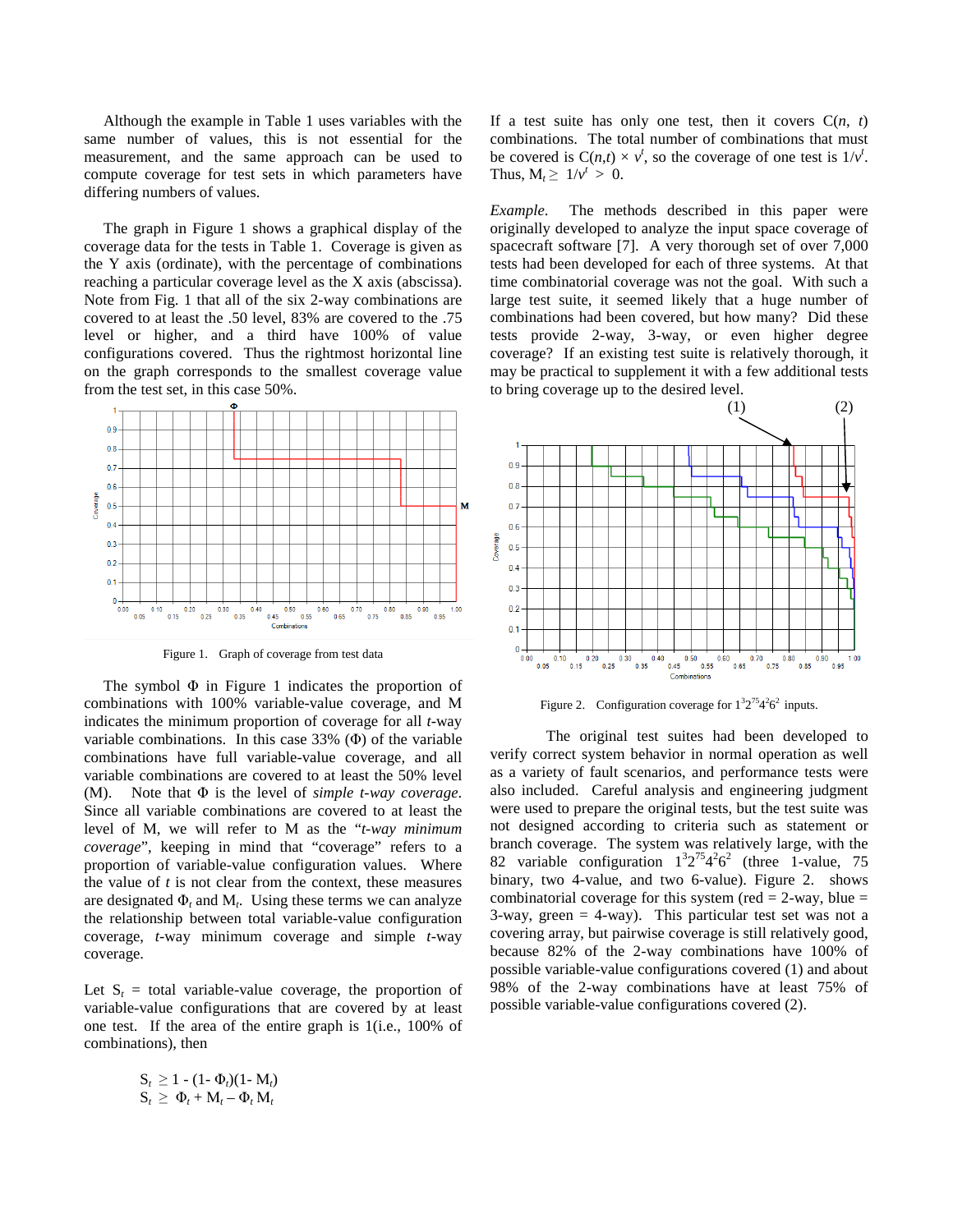#### III. ANALYSIS OF TEST STRATEGIES

 testing strategies by measuring the combinatorial coverage they provide. To illustrate this type of analysis, some examples are discussed in this section. The objective here is to understand the coverage aspects of test strategies, to aid testers in choosing among them or in determining additional tests that may be needed. For example, if no errors have been found with testing up to a certain level of *t*, how likely is it that (*t*+1)-way combinations will detect a fault? Measuring the level of total variable-value coverage for *t*+1 will show what proportion of (*t*+1)-way combinations have been covered so far, which may help in deciding whether to run a full (*t*+1)-way covering array. For example, if we have already covered more than 75% of the combinations at the next level of  $t$ , it may not be cost-effective to do additional testing. considerations, this type of analysis helps to explain why some test strategies are effective. These coverage metrics can be used to analyze various In addition to these practical

#### *A. All Values*

 Consider the *t*-way coverage from one of the most basic test criteria, all-values, also called "each-choice". This strategy requires that every parameter value be covered at least once. If all parameters have the same number of values, *v*, then only *v* tests are needed to cover all. Test 1 has all parameters set to their first values, Test 2 to their second values, and so on. If parameters have different numbers of values, where  $p_1 \ldots p_n$  have  $v_i$  values each, the number of tests required is at least *Maxi*=1,*n vi*.

 *Example*: If there are three values, 0, 1, and 2, for five parameters, then  $0,0,0,0,0; 1,1,1,1,1;$  and  $2,2,2,2,2$  will test all values once. As shown above, each test covers  $1/v^t$  of the variable-value configurations, and no combination appears in more than one test, so with *v* values per parameter and thus *v* tests, we have

$$
M_t \left(\text{all-values}\right) \geq v \frac{1}{v'} = \frac{1}{v'^{-1}}
$$

Therefore, for the all-values criterion, where all values are Therefore, for the all-values criterion, where all values are covered at least once, minimum coverage  $M \ge 1/v^{t-1}$ . We can also reach this result by noting that each test covers C(*n*, t) combinations, so with  $\nu$  values the proportion of *t*) combinations, so with *v* values the proportion of combinations covered is  $vC(n,t)/C(n,t)v' = 1/v^{t-1}$ . This relationship can be seen in Figure 3. which shows coverage for two tests with ten binary variables; 2-way minimum coverage  $= .5$ , and 3-way coverage  $= .25$ .



Figure 3. t-way coverage, 2 tests with binary values.

#### *Base Choice*

 Base-choice testing [8] requires that every parameter value be covered at least once and in a test in which all the other values are held constant. Each parameter has one or more values designated as base choices. The base choices can be arbitrary, but can also be selected as "special interest" values, e.g., default values, or values that are used most often in operation. If parameters have different numbers of values, where  $p_1 \ldots p_n$  have  $v_i$  values each, the number of tests required is at least  $1 + \sum_{i=1,n} (v_i - 1)$ , or where all *n* parameters have the same number of values *v*, the number of tests is  $1+n(v-1)$ . An example is shown below in Table III, with four binary parameters.

|        | a  | h | $\mathfrak c$ | d |
|--------|----|---|---------------|---|
| base:  | 0  | 0 | በ             |   |
| test 2 |    | O | 0             | 0 |
| test 3 | ۰, |   |               |   |
| test 4 | 0  | 0 |               |   |
| test 5 |    |   |               |   |

 The base choice strategy can be highly effective, despite its simplicity. In one study of five programs seeded with 128 faults [10], it was found that "although the Base Choice strategy requires fewer test cases than Orthogonal Arrays and AETG, it found as many faults." In that study, AETG [9] was used to generate 2-way (pairwise) test arrays. We can use combinatorial coverage measurement to help understand this finding. For this example of analyzing base choice, we will consider *n* parameters with 2 values each. First, note that the base test in which each parameter takes its base choice covers  $C(n, t)$  combinations, so for pairwise testing this is  $C(n, 2) = n(n-1)/2$ . Changing a single value of the base test to something else will cover *n*-1 new pairs (in our example, *ab*, *ac*, and *ad* have new values in test 2, while *bc* and *bd* are unchanged). This must be done for each parameter, so we will have the original base test combinations plus  $n(n-1)$  additional combinations. The total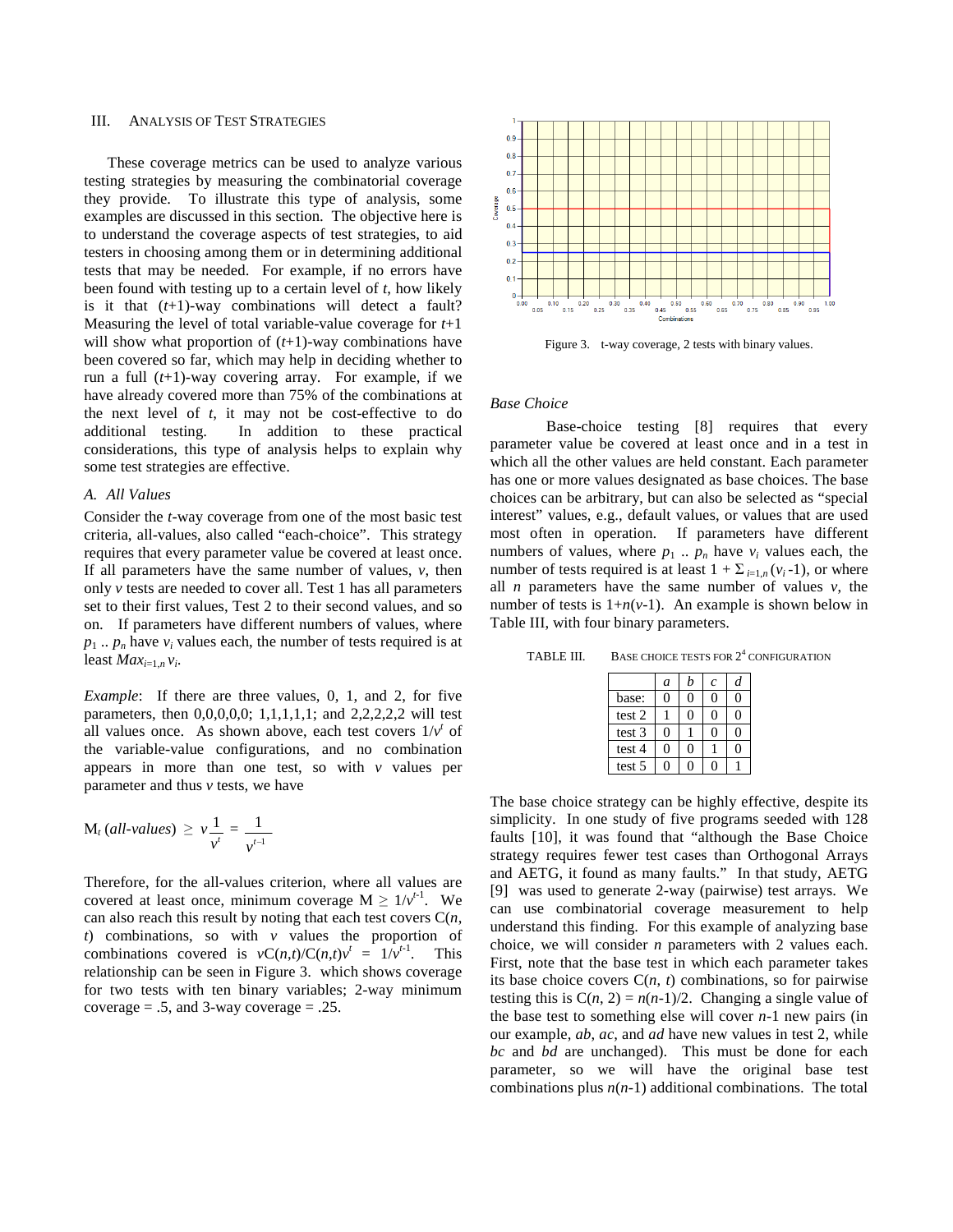number of 2-way combinations is  $C(n, 2) \times 2^2$ , so for *n* binary parameters:





Figure 4. 2-way coverage for test set in Table III.

 This can be seen in the graph in Figure 4. of coverage for Table III. Note that the 75% coverage level is independent of *n*.

 This equation can be generalized to higher interaction strengths. Base choice testing requires  $n(v-1)$  additional tests beyond the initial one, so for any *n*, *t* with  $n \ge t$ 

$$
M_t \text{ (base-choice)} = \frac{C(n,t) + n(v-1)C(n-1,t-1)}{C(n,t)v^t}
$$

$$
= \frac{1 + t(v-1)}{v^t}
$$

#### *B. Modified condition decision coverage*

 Modified condition decision coverage (MCDC) is a test strategy Administration for life critical software [11]. It is important to emphasize that MCDC is a coverage criterion for test suites normally applied to an entire program. In the analysis below, we analyze test sets with respect to one expression at a time. This analysis helps to explain why MCDC is effective. In practical applications, an MCDC test set applied to an entire program would be likely to have better combinatorial coverage than the results for individual expressions shown below. required by the US Federal Aviation

#### *MCDC Lower Bounds*

 An exhaustive analysis of all Boolean expressions of up to six variables has shown [11] that of *n*+1 tests can provide MCDC coverage for nearly all expressions, where *n* is the number of variables involved in a Boolean expression. A natural question to ask is then, what level of combinatorial  coverage is provided by MCDC tests? This question can be addressed in two ways, by empirical data on combinatorial coverage for MCDC test sets, and by evaluating the MCDC test construction using methods described in NISTIR 7878. Shown below is one result on minimum coverage from MCDC tests, followed by data on combinatorial coverage of MCDC test sets for various numbers of variables.

 An MCDC test set is constructed with *independence pairs*, where the boolean expression being tested evaluates to 0 for one test in the pair and to 1 for the other test. Because there are *n*+1 tests in the test set, the independence pairs overlap, such that each test belongs to an independence pair for two variables. An example is shown in Table IV [12]. Tests 0 and 1 are the pair showing independent effect of *a*, 1 and 2 for *b*, 2 and 3 for *d*, and 3 and 4 for *c*. Note that only the variable concerned changes value between the two tests of a pair, which changes the value of the expression and thus shows the effect of that particular variable or condition. (MCDC can be applied either to boolean variables or to conditions that evaluate to true/false.)

 In the *unique-cause* form of MCDC, it must be shown that the expression changes value as one variable value is switched while others remain fixed. For example,  $(a+b)(c+d) = 1$  for the first test. Changing the value of *a*  from 1 to 0 while other values remain fixed causes the expression to evaluate to 0. In this manner, one of the *n*  variables is changed with each additional test, for a total of *n*+1 tests.

TABLE IV.  $(A+B)(C+D)$ 

|                   | a        | h | $\mathcal{C}_{0}$ | $\boldsymbol{d}$ | $(a+b)(c+d)$ |
|-------------------|----------|---|-------------------|------------------|--------------|
| Test0             |          | 0 | 0                 |                  |              |
| Test1             | 0        | 0 | 0                 |                  |              |
| Test <sub>2</sub> | $\theta$ |   | 0                 |                  |              |
| Test <sub>3</sub> | $\theta$ |   | 0                 | 0                | 0            |
| Test4             |          |   |                   |                  |              |

We can now show the following:

 *Theorem 1.* If an MCDC test set exists for an expression, total combinatorial coverage for unique-cause tests  $=$   $\frac{1+t}{1-t}$  $2<sup>t</sup>$ .

 Proof: Choose one test arbitrarily as the base test. The base test, test0, contains *n* variables with Boolean values  $v_{01}...v_{0n}$ . The base test, test<sub>0</sub>, covers  $C(n,t)$  *t*-way combinations. With a total of *n*+1 tests, there are *n* tests in addition to the base test. Because MCDC requires that all variables take on both values, the negation of the base test values,  $v_{01} \dots v_{0n}$  must appear in one other of the additional tests, of which there are *n*. To construct test 1, MCDC requires that one variable value is changed while others held fixed, which will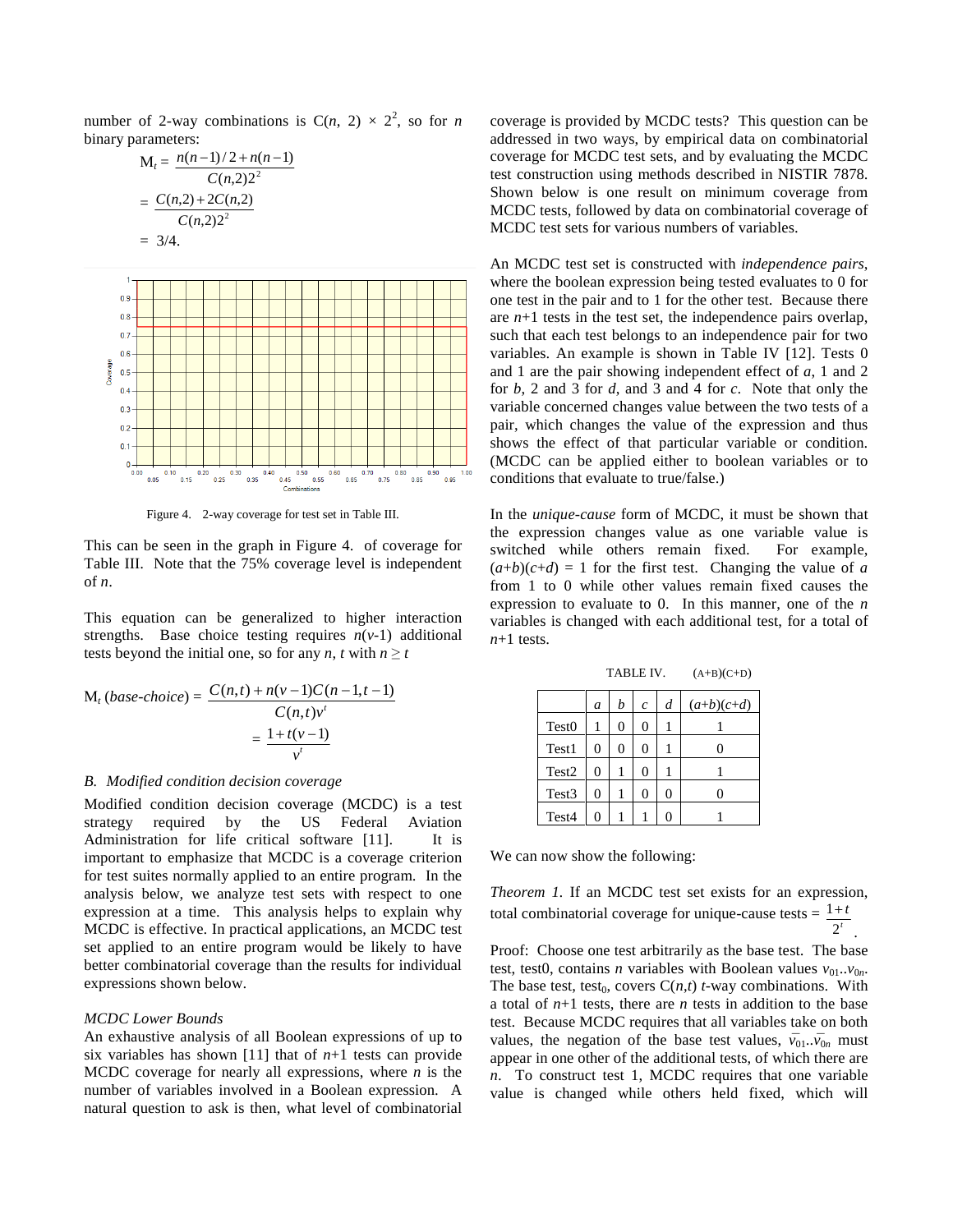increase the number of covered combinations by *n*-1 pairs or C(*n*-1,*t*-1) *t*-way combinations. Continuing in this manner for each of the *n* variables adds a total of  $n \times C(n-1,t-1)$ combinations covered to the initial coverage of  $C(n,t)$ , so

$$
\text{coverage } S_t = \frac{C(n, t) + nC(n-1, t-1)}{C(n, t)2^t}
$$
\n
$$
= \frac{1+t}{2^t}
$$

 $\Box$ 

 Another definition of MCDC, *masking* MCDC, "allows any number of conditions to change so long as only the condition of interest has influence on the outcome of the expression" [11]. Masking MCDC is easier to satisfy, because there is more flexibility in the choice of values for the variables or conditions. For example, consider values in columns of an MCDC test set (see Figure 5. ), where each row is a test and each column gives values for a particular variable. For each *t*-way combination of variables, test 0 has one set of values,  $v_{01} \dots v_{0t}$ . An independence pair of tests must exist for each parameter to show that changing that value of the parameter also changes the value of the expression, and that the particular parameter has independent effect on the expression value. Thus if the expression has value *z* for test0, there must be another test, *i*, such that parameter  $p1$  has value  $v_{01}$  and the expression has value  $\overline{z}$ . Similarly for  $p_2$  there must be a third test, j, such that  $p_2$  has value  $v_{i2}$  and the expression value switches back to *z*. Thus for any pair of parameters there are at least three distinct value pairs on at least three rows:  $v_{01}$ ,  $v_{02}$  in test 0,  $v_{01}, v_{i2}$  in test *i*, and  $v_{i2}, v_i^*$  in some other row *j*, where \* is any of the other parameters  $\neq p_2$ . Similarly there are at least *t*+1 t-way combinations on *t*+1 rows for any *t* parameters.



 *Theorem 2.* With the masking form of MCDC, coverage may exceed that for unique-cause form, so in general,

 $\text{MCDC}$  total coverage  $\geq \frac{1+t}{t}$ 2*t*  .

 *Proof*: Because masking MCDC does not require all values other than the parameter under consideration to remain fixed, there may be more than *t*+1 distinct combinations. Therefore because there are  $2<sup>t</sup>$  possible combination settings  for *t* parameters, the proportion of total coverage is at least  $\frac{1+t}{1}$ .  $\Box$ 

$$
2^t
$$

### *MCDC Coverage Upper Bound*

 We can easily derive an upper bound on combinatorial coverage by noting that each test covers  $C(n,t)$ combinations, so with  $n+1$  tests the proportion of covered combinations is at most

$$
\frac{(n+1)C(n,t)}{2^t C(n,t)} = \frac{n+1}{2^t}
$$

Note that if  $n+1 < 2^t$ , then the number of tests is insufficient to cover all  $2^t$  values for any *t* parameters, so  $\Phi_t = 0$ . So for MCDC total combinatorial coverage  $S_t$ ,  $\frac{t+1}{2^t} \leq S_t \leq \frac{n+1}{2^t}$ .

#### *C. (t+1)-way Coverage*

 A *t*-way covering array by definition provides 100% coverage at strength *t*, but it also covers some (*t*+1) way combinations (assuming  $n \geq t+1$ ). Given a *t*-way covering array, we know that any combination of *t*  parameters is fully covered in some set of tests. Joining any other parameter with any combination of *t* parameters in the tests will give a  $(t+1)$ -way combination, which has  $v^{t+1}$  possible settings. For any set of tests covering all *t*-way combinations, the proportion of (*t*+1)-way combinations covered is thus  $v^t/v^{t+1}$ , so if we designate total  $(t+1)$ -way variable-value configuration coverage as  $S_{t+1}$ , then  $S_{t+1} \geq$ 1/*v*, for any *t*-way covering array with  $n \ge t+1$ .

 is small, we may gain a lot of efficiency by extending a tway test suite to  $t+1$ , rather than re-run a  $(t+1)$ -way test suite from scratch. For example, with binary variables, if we have run a 3-way covering array then we have tested half of the 4-way combinations as well. With a mixed-level array, a coverage measurement tool will be needed to identify the level of *t*-way coverage achieved. For practical testing, this observation means that when *v* 

Clearly, where  $\Phi_{t+1} = (t+1)$ -way full variable-value configuration coverage, if  $N < v^{t+1}$ , then  $\Phi_{t+1} = 0$ , for any *t*way covering array with  $n \geq t+1$  where  $N =$  number of tests. For many levels of *t* and *v* encountered in practical testing, this condition will hold. For example, if  $v=3$ , then a 2-way covering array with less than  $3^3=27$  tests can be computed (using IPOG-F) for any test problem with less than 60 parameters. So  $\Phi = 0$  for 3-way coverage for this example. Alternatively, note that if  $N > v^{t+1}$  then  $\Phi_{t+1}$  may exceed 0. For example, with  $n = 360$  parameters,  $t = 2$ ,  $\Phi_{t+1} = 0.002$ , for a covering array of 39 tests computed by ACTS. In this case, Φ*t+*1 is low despite 360 parameters, but with 39 tests, 13,233 of C(360,3)=7,711,320 3-way variable combinations are covered with all 27 values purely by chance.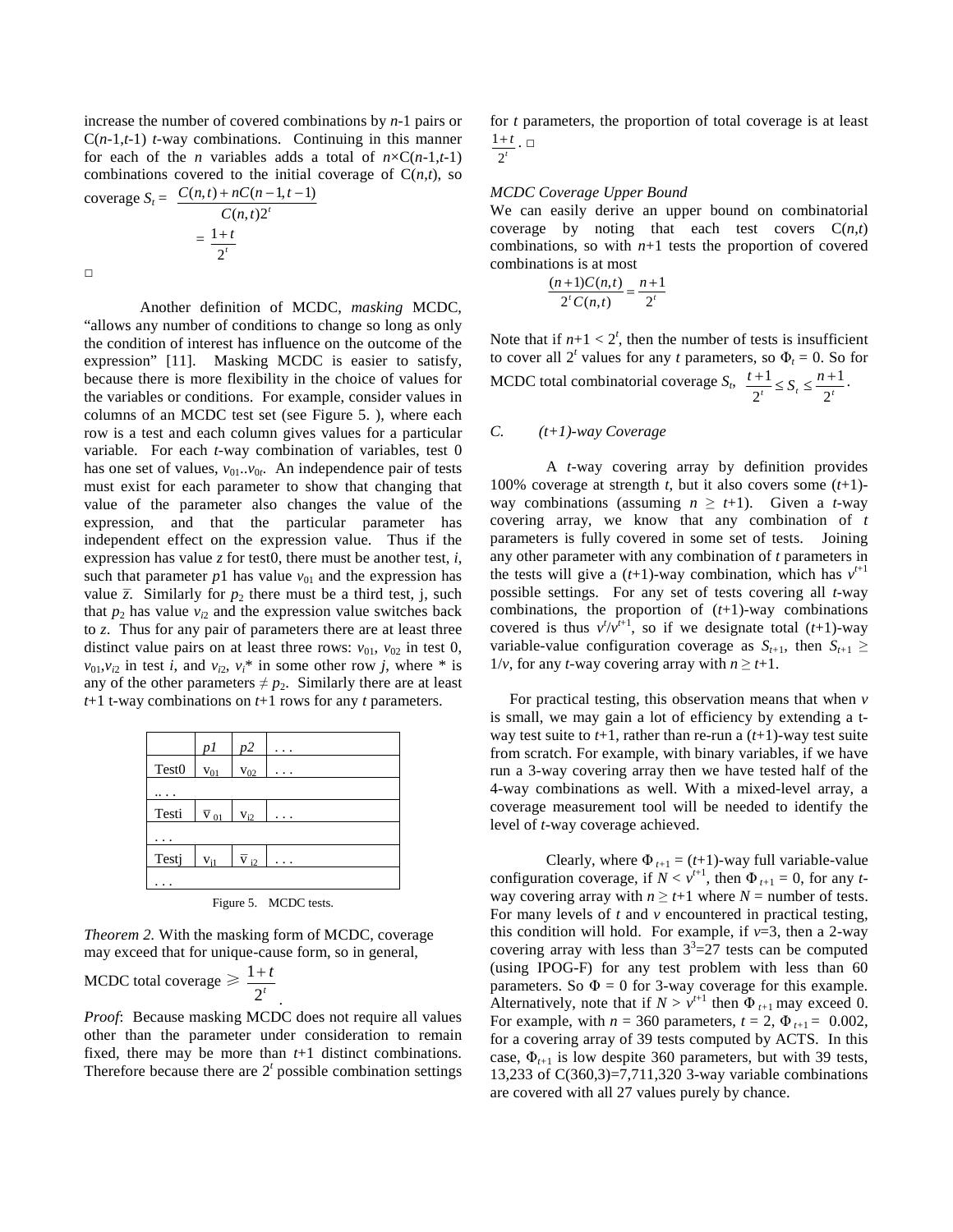#### *D. Very Large Covering Arrays*

 Covering array construction is a difficult problem [13], but good algorithms are available now for many or most practical testing applications [14][15][16][17][18]. However, for applications with hundreds of parameters, the most commonly used algorithms require long computation times, or may not complete at all. This is particularly true for higher-strength coverage, above 3-way. The Combinatorial Coverage Measurement (CCM) tool is currently being used to evaluate coverage for a problem with 358 factors, in a  $2^{352}3^24^15^214^1$  design. Test arrays are generated randomly, then evaluated using CCM and tests supplemented to provide an adequate level of coverage (generally exceeding 98%) up to 6-way. Random test generation is trivial and completes in less than 1 second, and CCM evaluation times range from seconds to several hours for higher strength levels.

| File:                  | apl70.csv |
|------------------------|-----------|
| No. Tests:             | 70        |
| <b>No. Parameters:</b> | 358       |

| t-way     | <b>Combinations   Var/Val</b> |                                 | Var/Val cov. | <b>Invalid</b> | Total        |
|-----------|-------------------------------|---------------------------------|--------------|----------------|--------------|
| $2 -$ way | 63.903                        | 271.478                         | 270.459      |                | 99.6246473 % |
| 3-way     | 7,583,156                     | 66,370,316                      | 65.100.347   |                | 98.0865422 % |
| $4 -$ way | 673,005,095                   | 12,131,841,873 11,366,077,530 0 |              |                | 93.6879774 % |



Figure 6. Coverage for 70 tests,  $2^{352}3^24^15^214^1$  design

#### IV. COVERAGE MEASUREMENT TOOL

 Measures described above have been implemented in a feature-rich tool, Combinatorial Coverage Measurement (CCM), which is designed to handle large files with mixed level parameters and constraints. The input file is a comma- separated values (CSV) file where each row is a test and each column represents a parameter. Constraints can be specified at the beginning of the input file, or through a graphical user interface. Coverage measurements can be displayed as graphs or heat maps, and detailed reports generated. An option allows for test sets to be automatically supplemented with additional tests to bring coverage up to a specified level (may be less than 100% if desired to reduce test set size). Combinations that are not covered in the input test set can be exported for post-processing. CCM has the ability to automatically detect parameter values for discrete

 values, or the user may define equivalence classes for continuous-value parameters. Input test files can be very large, limited only by system resources, and the tool has been applied to test sets with up to 625 binary parameters on a basic laptop with dual-core processor and 8 GB of memory.

#### *A. Features*

 The main screen contains controls to load the file containing the set test; it will show the result of the measurement and charts.

 If all tests and parameters in the input file should be loaded, just click on "Load input file" and select the test file to be analyzed. If just some tests or parameters are needed, before loading the input file, the number of tests and parameters should be specified using the numeric fields above on the left and pressing "Set number of tests and parameters". Note that if all tests are to be loaded, it is not necessary to set the number of tests and parameters, provided that parameters have values (no more than as indicated by the "Max values per parameter" field). The tool will read in all tests and discover parameter values that will be used in the measurement process. The tool can also process continuous- valued parameters such as account balances, distances, or others with a large range of possible values. See the "Specifying boundaries" discussion below. The parameters and their values are shown; they can be modified specifying boundaries, and adding or removing values. Clicking in a column will show the values below in order to be modified.

| æ                                                                                                                                                                                |                                                                          |                                                                                                                                 |                                                                | $L = 1$                                    |
|----------------------------------------------------------------------------------------------------------------------------------------------------------------------------------|--------------------------------------------------------------------------|---------------------------------------------------------------------------------------------------------------------------------|----------------------------------------------------------------|--------------------------------------------|
| NIST                                                                                                                                                                             | <b>Combinatorial Coverage Measurement</b>                                |                                                                                                                                 |                                                                |                                            |
| Main                                                                                                                                                                             |                                                                          |                                                                                                                                 |                                                                |                                            |
| 盖<br>Number of tests<br>h<br>공<br>Number of parameters 2<br>Number of constraints<br>Max values per parameter 50<br>검<br>File Loaded:<br>Step Line Chart   Point Chart   Results | Set number of tests and parameters<br>Load input file<br>Show input file | F Gen missing combinations<br>$\cos \theta =$<br>F Report<br>□ 3-way heat map<br>c:\Program Files (86)\gnuplot\bin\pgnuplot.exe | E Append tests<br>픉<br>N tests 10000 -<br>콬<br>田<br>Save chart | $2-way$<br>$3-wew$<br>4-way<br>Clear chart |
|                                                                                                                                                                                  |                                                                          |                                                                                                                                 |                                                                |                                            |
|                                                                                                                                                                                  |                                                                          |                                                                                                                                 | <b>Beset All</b>                                               | Exit                                       |

Figure 7. CCM main screen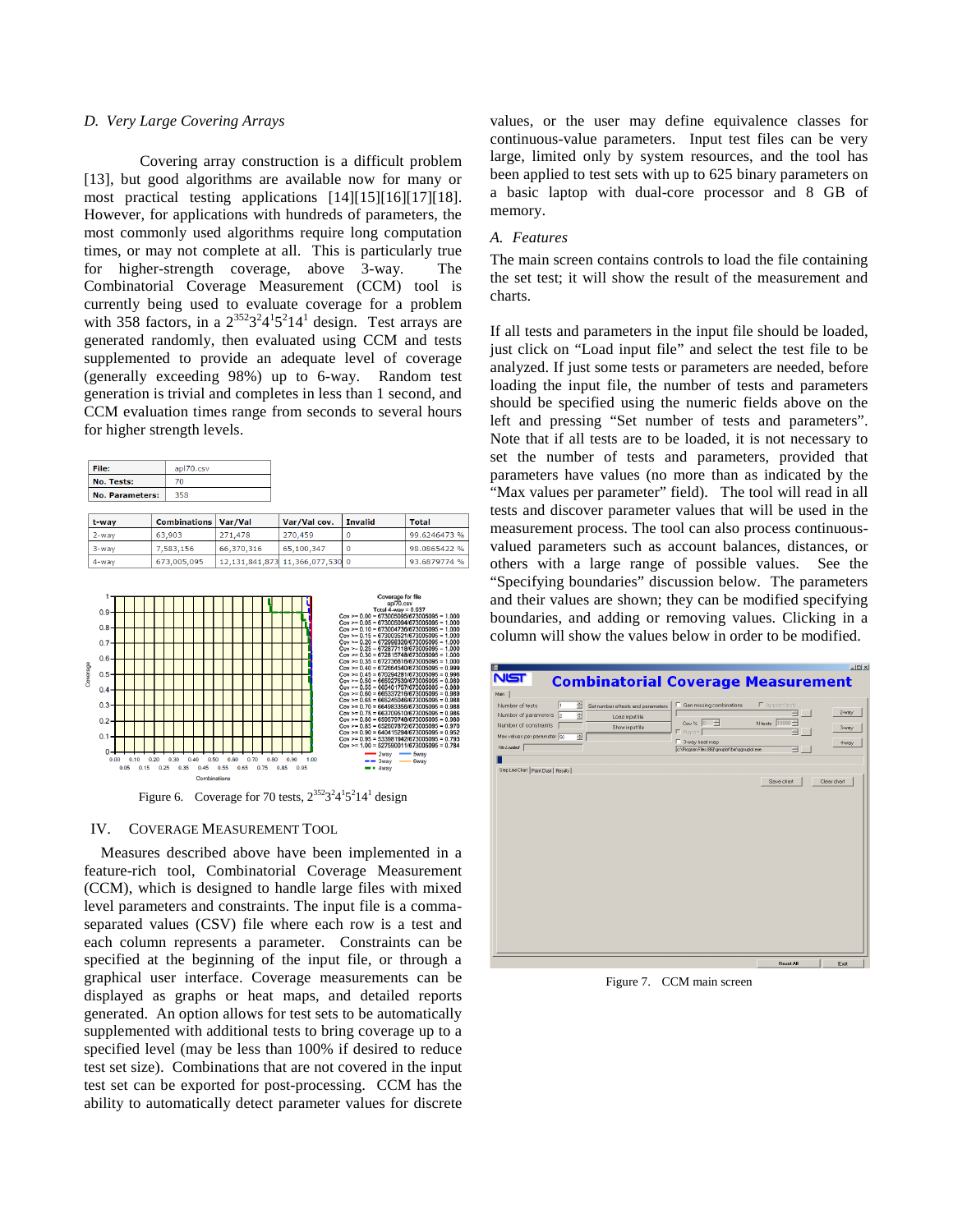

Figure 8. CCM parameter data screen.

 Charts display coverage measurements described previously and may be saved to an image file. After the file loads, coverage measures may be computed by clicking on the appropriate button.

| t-way | Coms.  | Var/Val | Var/Val.<br>Covered | <b>Invalid Tests</b> | Total        |
|-------|--------|---------|---------------------|----------------------|--------------|
| 2-way | 3.321  | 14.761  | 13,852              | $\mathbf 0$          | 93.8418806 % |
| 3-way | 88,560 | 828,135 | 682,365             | 0                    | 82.3977975 % |

Figure 9. CCM coverage report screen.

**Combinatorial Coverage Measurement Tool** 

|                        |                     |         |              |                | 12/12/2012   |
|------------------------|---------------------|---------|--------------|----------------|--------------|
| File:                  | apl-set2.csv        |         |              |                |              |
| <b>No. Tests:</b>      | 7617                |         |              |                |              |
| <b>No. Parameters:</b> | 82                  |         |              |                |              |
|                        |                     |         |              |                |              |
| t-way                  | <b>Combinations</b> | Var/Val | Var/Val cov. | <b>Invalid</b> | <b>Total</b> |
| $2-Wav$                | 3.321               | 14,761  | 13.852       |                | 93.8418806 % |
| $3-Wav$                | 88,560              | 828,135 | 682,365      |                | 82.3977975 % |



Figure 10. CCM coverage chart.

#### *B. Boundaries and continuous-value parameters*

 For continuous-valued parameters, equivalence classes are specified by indicating the number of value classes and boundaries between the classes. Boundaries may include decimal values. Where the boundary between two classes *c*<sup>1</sup> and  $c_2$  is *x*, the system places input values  $\lt x$  into  $c_1$  and values  $\geq x$  in  $c_2$ .

| Number | Value | ValueBoundary  | ReferenceBound-    |
|--------|-------|----------------|--------------------|
| 0      | 0     | 0              | $0 \le 25$         |
| 1      | 11    | 0              | $11 \le 25$        |
| 2      | 88    | 2              | 88 > 51            |
| 3      | 99    | 2              | 99 > 51            |
| 4      | 100   | $\overline{c}$ | 100 > 51           |
| 5      | 44    | 1              | $26 \le 44 \le 50$ |
| 6      | 77    | $\overline{2}$ | 77 > 51            |
| 7      | 22    | Ū              | $22 \le 25$        |
| 8      | 87    | $\overline{c}$ | 87 > 51            |
| 9      | 90    | 2              | 90 > 51            |
| 10     | 9     | n              | $9 \le 25$         |
| 11     | 2     | 0              | $2 \le 25$         |

Figure 11. CCM range variable boundaries.



Figure 12. CCM constraint screen.

### *C. Constraints*

 Constraints may be included in the input file or entered interactively. Each line will be considered a separated constraint. The image below shows an example of an input file with constraints. The first two lines are the constraints; followed by the tests, where each column corresponds to a parameter.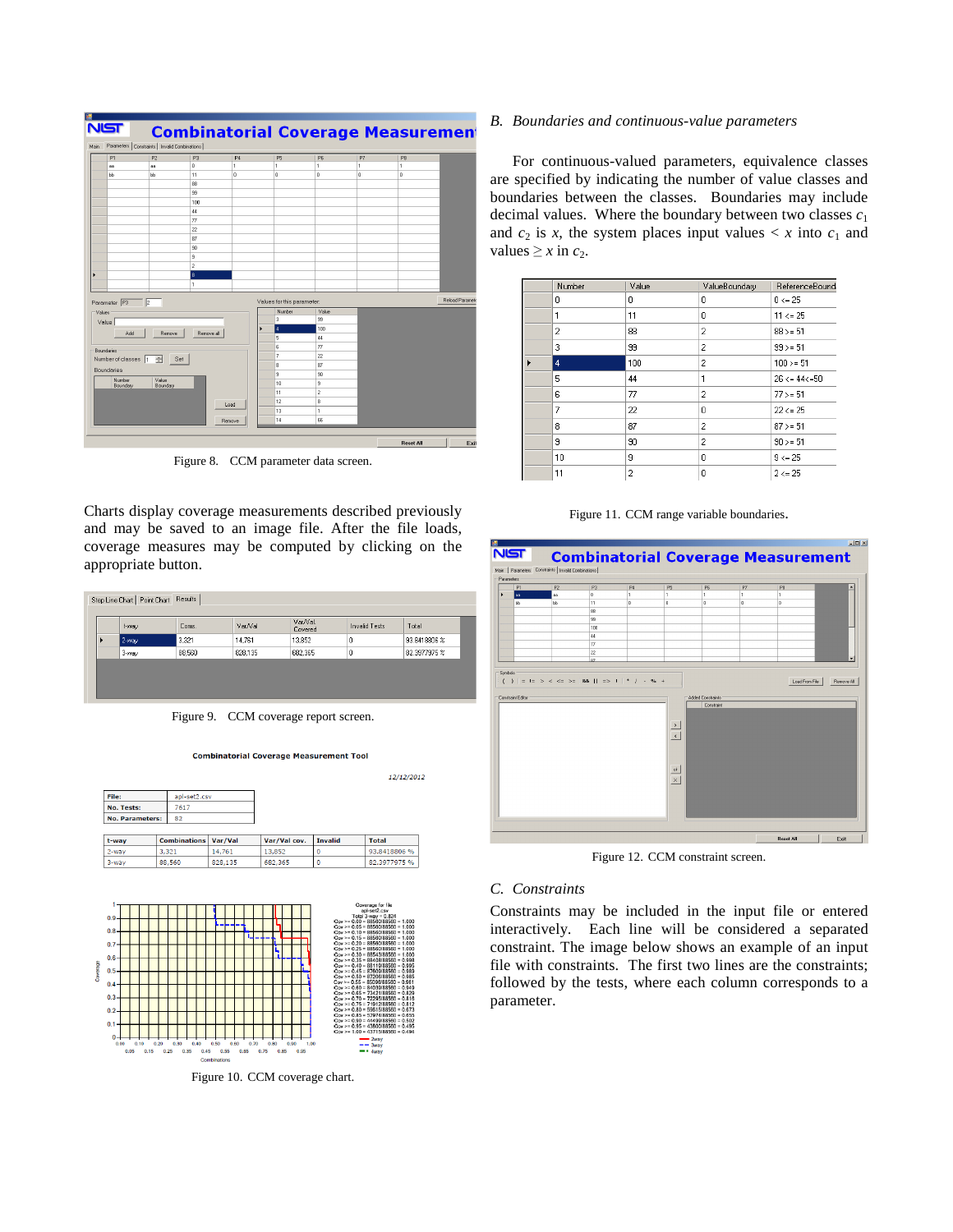|                | А                 | в                                    | с                          | D          | E            |  |
|----------------|-------------------|--------------------------------------|----------------------------|------------|--------------|--|
| $\mathbf{1}$   |                   | $P1 = "Linux" => (P2 != "Explore"')$ |                            |            |              |  |
| $\overline{2}$ |                   |                                      | P5="MySQL"=>(P1="Windows") |            |              |  |
| 3              | Apple OS Explorer |                                      | lpv4                       | AMD        | <b>MySQL</b> |  |
| 4              | Apple OS Explorer |                                      | lpv4                       | AMD        | Oracle       |  |
| 5              | Apple OS Explorer |                                      | lpv4                       | <b>AMD</b> | Sybase       |  |
| 6              | Apple OS Explorer |                                      | lpv4                       | Intel      | <b>MySQL</b> |  |
| 7              | Apple OS Explorer |                                      | lpv4                       | Intel      | Sybase       |  |
| 8              | Apple OS Explorer |                                      | Ipv6                       | AMD        | Oracle       |  |
| 9              | Linux             | FireFox                              | lpv4                       | Intel      | Oracle       |  |
| 10             | Linux             | FireFox                              | Ipv4                       | Intel      | Sybase       |  |
| 11             | Linux             | FireFox                              | Ipv6                       | AMD        | <b>MySQL</b> |  |
| 12             | Linux             | FireFox                              | Ipv6                       | AMD        | Oracle       |  |
| 13             | Linux             | FireFox                              | Ipv6                       | AMD        | Sybase       |  |

Figure 13. CCM input file layout.

 The constraints are shown in the main window, if no constraints are specified in the input file, they can be added interactively either by typing or selecting operators from the tool bar. Boolean operators Relational operators including  $=$ ,  $!=$ ,  $\ge$ ,  $\lt$ ,  $\ge$  $=$ ,  $\lt$  $=$ ; and (3) Arithmetic operators including +, -, \*, /, %. Three types of operators can be used:  $(1)$ including &&,  $||, \implies$ ; (2)

 In addition to incorporating constraints in computing measures, the tool will identify any tests that do not satisfy the specified constriants. The following syntax can be used to specify constraints:

| $\langle$ Constraint $\rangle$ ::= $\langle$ Simple Constraint $\rangle$                                                                                |
|---------------------------------------------------------------------------------------------------------------------------------------------------------|
| <constraint> <boolean_op> <constraint></constraint></boolean_op></constraint>                                                                           |
| $\leq$ Simple_Constraint> ::= $\leq$ Term> $\leq$ Relational_Op> $\leq$ Term>                                                                           |
| $\langle Term \rangle := \langle Parameter \rangle$                                                                                                     |
| <parameter> <arithmetic op=""> <parameter></parameter></arithmetic></parameter>                                                                         |
| <parameter> <arithmetic op=""> <value></value></arithmetic></parameter>                                                                                 |
| <boolean op=""> := "!"   "&amp;&amp;"   "  "   "=&gt;"</boolean>                                                                                        |
| <relational op=""> := "="   "!="   "&gt;"   "&lt;"   "&gt;="   "&lt;="</relational>                                                                     |
| <arithmetic op="">:= "+"   "-"   "*"   "/"   "%"</arithmetic>                                                                                           |
| $\langle \text{Value} \rangle$ := $\langle \text{Integer Value} \rangle$   $\langle \text{Boolean Value} \rangle$   $\langle \text{Enum Value} \rangle$ |
|                                                                                                                                                         |

Figure 14. CCM constraint syntax.

Examples of constraints that can be specified include:

- $(PI = "Windows") = > (P2 = "IE" || P2 = "FireFox"$  || P2 = "Netscape"), where P1 is a parameter for OS and P2 is a parameter for Browser. *If OS is Windows, then Browser must be IE, FireFox, or Netscape*.
- ( $P1 > 100$ ) || ( $P2 > 100$ ), where P1 and P2 are two parameters of type Number or Range. *P1 or P2 must be greater than 100*.
- $(P1 > P2) = > (P3 > P4)$ , where P1, P2, P3, and P4 are parameters of type Number or Range. *If P1 is greater than P2, then P3 must be greater than P4.*

 Constraint handling is implemented using an open source constraint solver called Choco [19]. Choco is used to determine if a test satisfies all constraints by converting this check to a constraint satisfaction problem. Choco is designed to handle arbitrary constraint objects, so test parameters are encoded into this form before invoking the constraint solver. The Choco solver is an independent module as used in CCM, and could be replaced by a different constraint solver.

## *D. Invalid Combinations*

 The invalid combinations will be shown if constraints are specified. If any coverage measurement has been specified, the invalid combinations will be generated. When all the invalid combinations have been generated they will be shown in a CCM window. Combinations determined to be invalid by constraints should not appear in the test set, so these are identified by marking in the leftmost column of the display as shown below.

|                                                                        | Parameters   Constraints Invalid Combinations |                |                 |                |                |                |                |                |
|------------------------------------------------------------------------|-----------------------------------------------|----------------|-----------------|----------------|----------------|----------------|----------------|----------------|
| Total invalid combinations: 192<br>Invalid combinations in set test 14 |                                               |                |                 |                |                |                | Save in file   |                |
|                                                                        |                                               |                |                 |                |                |                |                |                |
| In Set Test                                                            | P <sub>1</sub>                                | P <sub>2</sub> | P <sub>3</sub>  | P4             | P <sub>5</sub> | P <sub>6</sub> | P <sub>7</sub> | P <sub>8</sub> |
| $\blacksquare$                                                         | àà                                            | aa             | [valuec25]      | $\mathbf{0}$   | $\theta$       | $\mathbf{0}$   | $\theta$       | o              |
| ₽                                                                      | őð.                                           | aa             | Frake: 251      | 0              | f,             | 1              | $\theta$       | o              |
| ₽                                                                      | àà                                            | aa             | [value(25]      | o              | 1              | $\mathbf{1}$   | f)             | $\overline{1}$ |
| ₽                                                                      | àà                                            | aa             | [value<25]      | $\mathbf{1}$   | ١o             | $\mathbf{0}$   | f,             | n              |
| ₽                                                                      | 6à                                            | aa             | [value(25]      | 1              | ٠              | 1              | 1              | h.             |
| м                                                                      | aa                                            | aa             | [25c value <50] | o              | 1              | $\mathbf{1}$   | 1              | $\mathbf{1}$   |
| M                                                                      | ðà                                            | aa             | fyalue>501      | 0              | l o            | 0              | $\theta$       | $\mathbf{1}$   |
| ₽                                                                      | $^{55}$                                       | aa             | Tvalue>501      | $\mathbf{1}$   | 'n             | n              | $\Omega$       | n              |
| И                                                                      | bb                                            | bb             | [value(25]      | o              | ۱o             | o              | f,             | $\mathbf{1}$   |
| M                                                                      | bb                                            | bb             | [value(25]      | n              | 1              | $\mathbf{1}$   | $\Omega$       | n              |
| М                                                                      | Ы                                             | Ьb             | [value(25]      | 0              | 1              | $\mathbf{1}$   | 1              | $\overline{1}$ |
| E                                                                      | bb                                            | bb             | [value:25]      | $\mathbf{1}$   | ١o             | 0              | $\theta$       | 0              |
| ₽                                                                      | bb                                            | bb             | Tyakao 501      | $\mathbf{1}$   | ١n             | n              | 1.             | $\mathbf{1}$   |
| М                                                                      | Ы                                             | bb             | [value>50]      | $\overline{1}$ | 1              | $\mathbf{1}$   | n.             | $\theta$       |
| п                                                                      | àà                                            | aa             | [value<25]      | o              | ١o             | $\mathbf{0}$   | $\theta$       | $\mathbf{1}$   |
| п                                                                      | őð.                                           | aa             | [value(25]      | n              | ١n             | o              | ٠              | n              |
| п                                                                      | åà                                            | aa             | [value(25]      | o              | ۱o             | $\theta$       | 1              | $\mathbf{1}$   |
| п                                                                      | ðà                                            | aa             | fyalue<251      | Ü.             | ١n             | $\mathbf{1}$   | $\theta$       | n              |
| п                                                                      | 6à                                            | aa             | [value(25]      | n              | 'n             | $\mathbf{1}$   | $\Omega$       | h.             |
| п                                                                      | àà                                            | aa             | [value(25]      | o              | ۱o             | $\mathbf{1}$   | f,             | 0              |
| п                                                                      | ðà                                            | aa             | [value(25]      | n              | ١n             | $\mathbf{1}$   | ٠              | $\mathbf{1}$   |
| г                                                                      | 6à                                            | aa             | [value(25]      | o              | 1              | $\theta$       | $\mathbf{0}$   | o              |
| г                                                                      | Ah                                            | aa             | [value<25]      | $\mathfrak o$  | 1              | $\mathfrak o$  | $\theta$       | $\mathbf{1}$   |
| п                                                                      | ðð.                                           | aa             | Frake: 251      | n              | ٦              | n              | f,             | n              |
| г                                                                      | 6à                                            | aa             | [value(25]      | 0              | 1              | 0              | 1              | $\overline{1}$ |
| п                                                                      | àà                                            | aa             | [value<25]      | $\mathbf{0}$   | ۶              | $\mathbf{1}$   | f,             | o              |

Figure 15. CCM invalid combinations screen.

 A report may be produced that will include the following quantities:

- • *Total invalid combinations*: Number of all invalid combinations based on possible parameter values and constraints specified.
- • *Invalid combinations in set test*: Number of invalid combinations that occur in the set test.

#### V. RELATED WORK

 has been discussed in some earlier papers. Some of the concepts discussed in this paper were introduced in [7], which also included an application of an early version of the tool to the analysis of large test suites; additional Although relatively new, combinatorial coverage